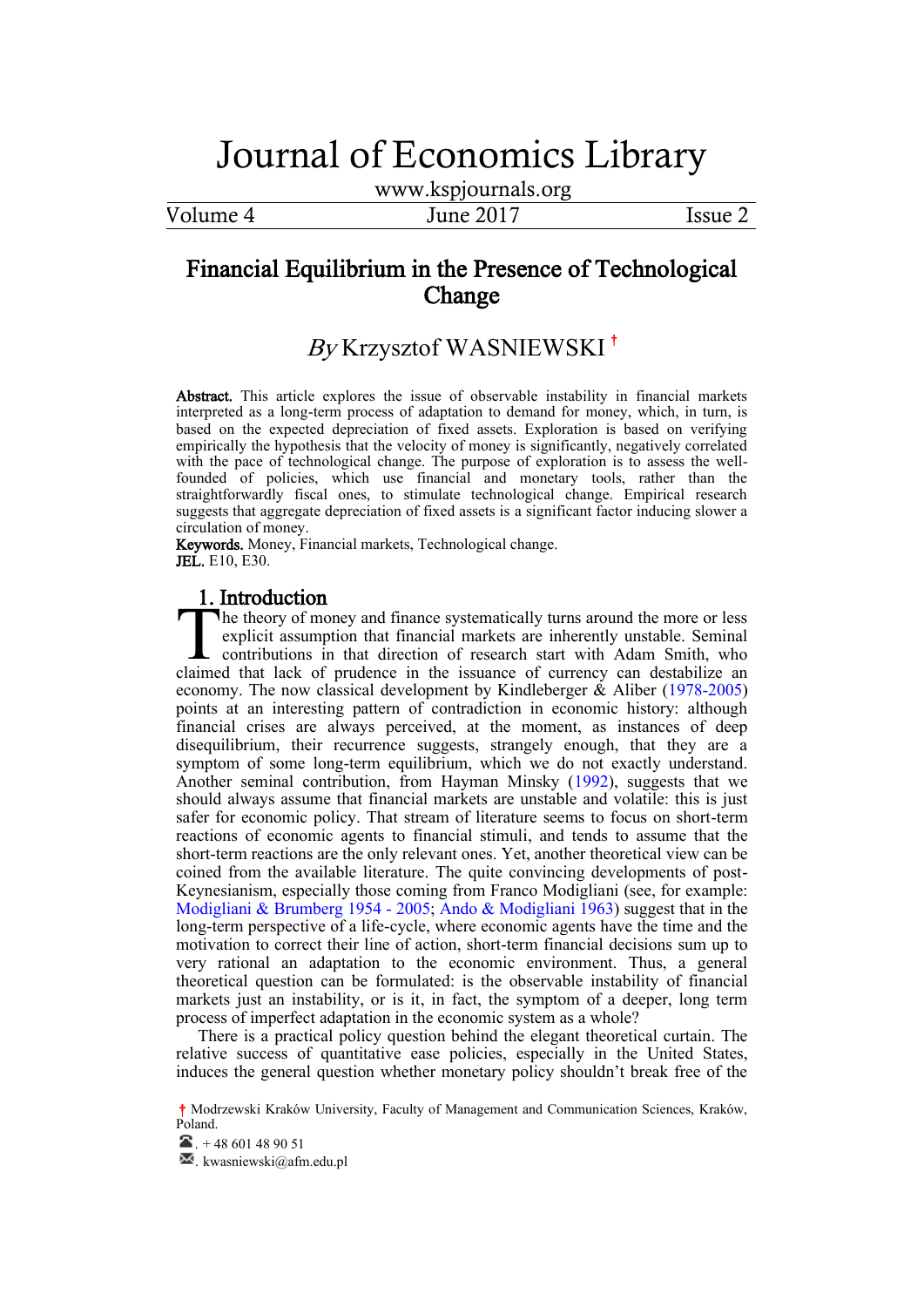tight muzzle of interest rates, and become, instead, a creation of markets rather than simple creation of credit. Some experiences in that respect seem pessimistic. Both the explosion of derivatives in the 1990ies, and the frantic securitization of loans after 2000, seem to have brought more trouble than benefit. Still, there is that intuition that money, used in a clever way, can change things for the better, and quantitative ease proved it to be correct.

Data published by the World Bank allows observing a systematically decreasing velocity of money in the global economy. The observation is based on the metric labelled 'Supply of broad money as % of GDP'. The metric is a ratio of the actual supply of money, in absolute monetary amounts, divided by the Gross Domestic Product. Incidentally, this is exactly the reciprocal of the velocity of money, which is canonically defined as 'V =  $Q/M$ '. Under the category labelled 'World', the statistic provided by the World Bank allows calculating an aggregate, global velocity of money at the level of  $V = 1,85$  in 1962. In 1972, that global velocity falls to  $V = 1.511$ , to reach  $V = 0.849$  in 2014, and  $V = 0.815$  in 2015. Money is slowing down. A vaguely similar change is observable also at the level of distributive average, calculated as the average velocity of money in the population of countries surveyed by the World Bank. That average is equal to 4,442 in 1962, falls to 3,809 in 1972, then it goes through an intriguing peak between 1974 and 1985, when it sometimes exceeds 8.0, just to pass into a descending trend afterwards and register  $V = 1.871$  in 2014. As we can see, the distributive average in the velocity of money is generally higher and less uniform it its trend than the aggregate average to be found under the label 'World'. This is partly linked to the distinction between the developed economies, on the one hand, and the emerging markets, as well as developing countries, on the other hand. The first category (e.g. Denmark, United States) display a fairly stable, long-term curve in the velocity of money, still with a slightly ascending tendency. The latter, conversely, experience a very profuse supply of money per unit of real output, and a quickly decreasing velocity of money.

Against those stylized facts, we have the basic monetarist theory, which assumes essentially a constant velocity of money, with every significant variation in that respect being considered as a symptom of disequilibrium in financial markets. Facts suggest that what is commonly considered as disequilibrium, could be, in fact, a mechanism of adaptation, in the social system, to some kind of deeper social change. As social change is considered, a range of other facts is to mention. Since 2008, the world of finance has witnessed the turbulent development of the phenomenon called 'cryptocurrencies', or, in other terms, 'block-chained currencies'. Bitcoin is probably the elder in the family, and the best known, but the world of cryptocurrencies comprises today over 800 different ones, although just some 620 have any significant market capitalization, (see, for example: www.coinmarketcap.com or www.bitinfocharts.com). In very crude terms, the probability that a new cryptocurrency emerges somewhere in the world is some 4 times greater than the probability of seeing a new national currency. Cryptocurrencies display those peculiar characteristics, which, fault of a better term, can be called 'proto-money'. These are legal deeds, whose status is somewhere between speculative assets and money strictly spoken, i.e. whose balances can have, for their primary function, either to create opportunities for quick profit, or to settle accounts. Besides, the technology at the base of cryptocurrencies, the so-called 'Block-chain', with its dispersion into many local blocks of transactions, periodically locked with one major deal that checks the price discount rate, is very similar in its logic to the system of issuance and circulation created, once in the past, for the commercial bills of exchange.

Thus, as the global economy creates more and more money per unit of real output, experimentation with new types of money has intensified during the last decade. It looks as if the global economy needed more money. What does it need money for? The last edition of a database known as Penn Tables 9.0 (Feenstra *et al.*) 2015) brings two interesting insights in that respect. Firstly, aggregate depreciation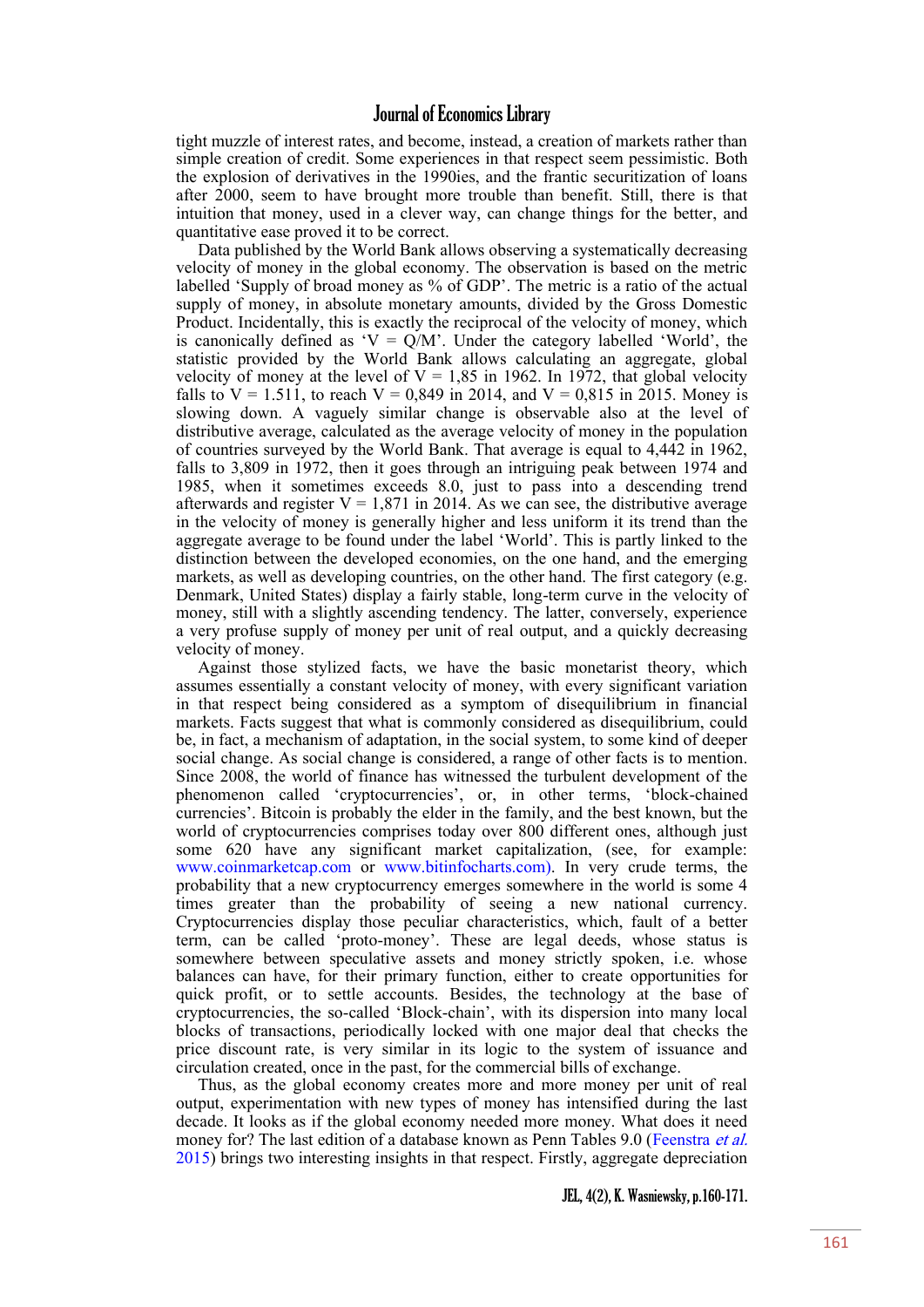of fixed assets, when corrected for national purchasing power parities, makes a growing proportion of the national GDP, across the 182 national economies surveyed in the database. In 1980, aggregate depreciation made, on average, 9,5% of a national GDP. In 2000, that ratio climbed to 12.8%, to reach 18,6% in 2014. Interestingly, when the same depreciation is calculated without correction for purchasing power, just at current national prices of assets, converted into constant 2011 US dollars, the trend looks different: it becomes bell-shaped, with its belly the most protruding upwards during the 1980ies, around 20%, and currently at 18%. It looks as if, over the last six decades, a long-term, inflationary pressure on the prices of fixed assets had taken place. Anyway, when related to purchasing power, the national income of most countries has less and less capacity to compensate the obsolescence of their fixed assets. Secondly, the average share of government expenditures in the national capital stock, in the population of countries studied in Penn Tables 9.0, follows a curve strangely similar to that observable in the global velocity of money. This particular metric can be interpreted as the capacity of governments to redistribute capital through their expenditures, and since the 1980ies it is systematically decreasing.

The global economy creates more and more money per unit of real output, whilst said output displays a decreasing capacity to compensate the depreciation of fixed assets, which allows guessing an increasing speed of obsolescence in these assets. Governments seem to have less and less economic power to redistribute capital. A new generation of currencies, strangely similar to the historically known systems of bills of exchange, is emerging under our eyes. All these phenomena taken together suggest some kind of monetary adaptation to an accelerating technological change. Data published by the World Bank, and primarily provided by WIPO (World Intellectual Property Organisation) allows observing a slowly, but steadily growing value in the ratio of resident patent applications per one million inhabitants, across the globe. Growth in this metric is far from being rocketing, and still, in 2014 there was, on average, 175.6 resident patent applications filed per million people, against 124.2 in 1990. World Development Report 2016, entitled 'Digital Dividends' and issued by the World Bank, interestingly suggests a systematic lag in gains from digital technologies behind the potential of those technologies (World Bank, 2016).

Against the dominant background of the classical monetarism, there is a stream of thought, known since, at least, the  $17<sup>th</sup>$  century and the principles of mercantilism, which claims that money can be an autonomous social force, and not just a medium of payment. Contemporarily to Adam Smith, Joseph de Pinto engaged in a long-lasting (and probably life-endangering) polemic with Marquis de Mirabeau, arguing that creation of money, also indirectly, via the development of markets for public debt, can be an autonomous force facilitating progress and social well-being (see: Mirabeau 1760; Pinto 1771). A much more modern contribution in that respect had been made by Paul Samuelson (1958), who suggested that money can be a social contrivance, serving to transfer value not just in space, but also in time. Against the dominant assumption that money loses value over time, Samuelson proposed a theoretical network for studying money as a technology serving to transmit accumulated value between generations. The theoretical framework proposed by Paul Samuelson rests on a central assumption that the supply of money can and should increase at a basic rate closely correlated with the rate of demographic growth. The present article experiments with transplanting the same type of reasoning, from generations of humans to generations of technologies, in order to explain the stylized facts mentioned previously.

At any given moment, there are three generations of technologies in use: emergent, established, and declining. The pace of technological change can be seen as the proportion between the relative diversity (or simply the sheer number) of technologies available in each of those generations. The more are there emergent technologies, the greater is the pressure on the obsolescence of the established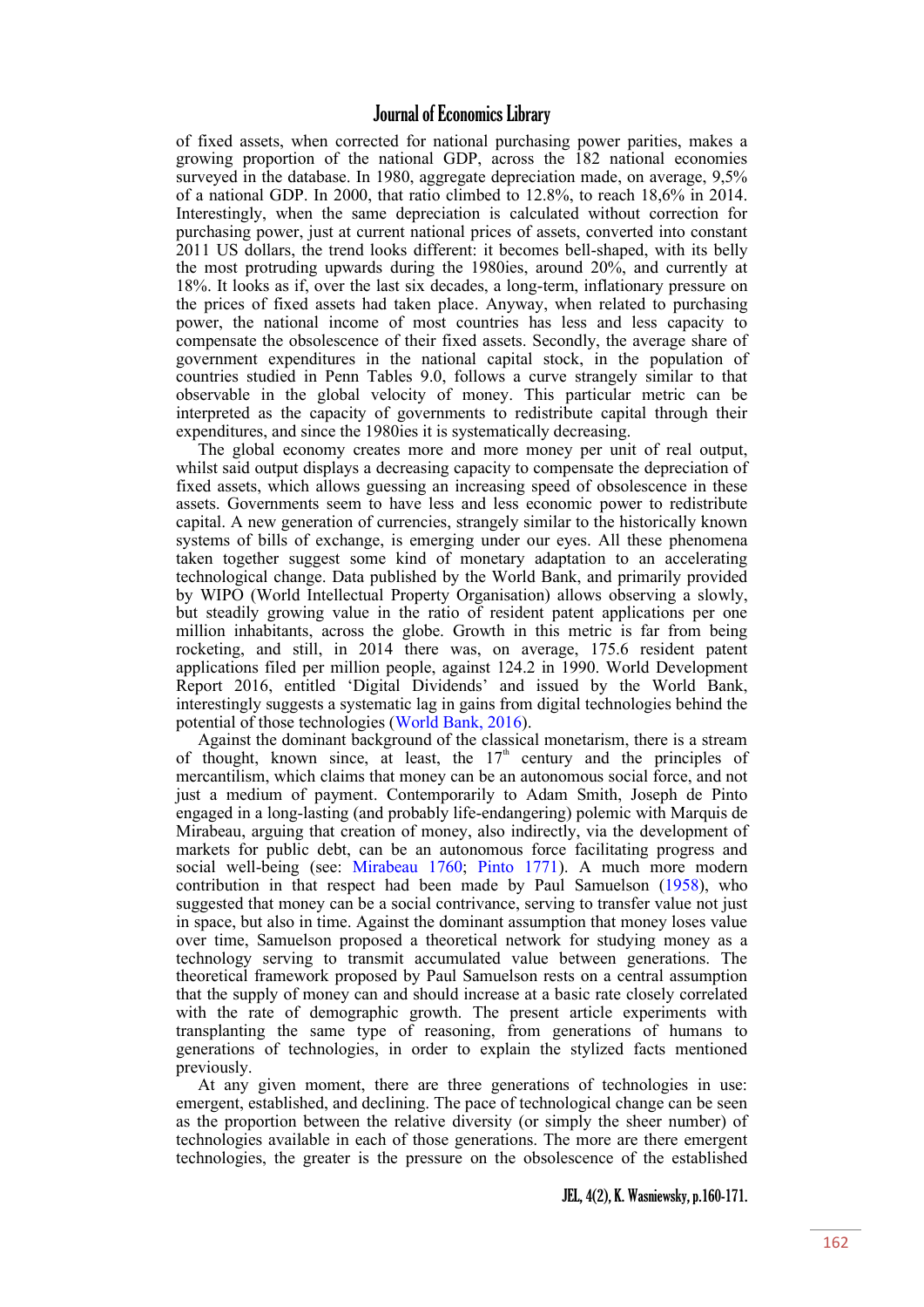ones, thus on their transition to the declining generation. If the diversity in emergent technologies, thus, for example, the propensity to patent new inventions, grows systematically, an increasing pressure towards obsolescence appears. The greater is that obsolescence, and the faster is the pace of replacement, in the world of technologies, the greater amount of capital is needed to finance the process. At this point, it is useful to remember that the supply of money is, and historically has always been the supply of account money, not cash money (see for example: Braudel 1981; 1983). Both presently, and historically, the greatest amounts of money have been created to settle intangible capital accounts, not to pay for tangible things. From the practical point of view, money is needed mostly and primarily to assure liquidity in balance sheets, and only secondarily in the markets of goods and services. In other words, when technological change accelerates, it could lead, through increased depreciation and compensatory behaviour from the part of entrepreneurs, to the swelling of balance sheets, and to a correspondingly growing demand for money. That's why, in the following part of this article, the author explores the hypothesis, according to which *there is a significant*, negative correlation between the pace of technological change, as measured by the pace of depreciation in fixed assets, and the velocity of money.

2. The theoretical model<br>The purpose of the here-presented theoretical model is to explain, why technological progress, for example in terms of labour productivity or dividends on digital technologies, is generally slower than expected, whilst, in the same time, why such progress below expectations takes place in the context of systematically decreasing velocity of money, as well as a decreasing economic power of constitutional states, measured as the share of their expenditures in the available capital stock. Thus, the general theoretical drift developed below goes towards simulating investment decisions, which barely catch on technological progress.

It is assumed that entrepreneurs build their individual balance sheets on the grounds of expected useful life in their assets. Expectations as for the useful life of assets are formed on the grounds of observed, actual depreciation  $\mathcal{D}$ . Thus, entrepreneurs accumulate capital so as to provide for the expected depreciation  $D^*$ , which is estimated based on currently observed depreciation and its volatility. Depreciation is significantly, although not exclusively driven by the replacement of established technologies by the new, emergent ones. This implies that both an individual balance sheet of one business, and the aggregate balance sheet of a whole economy is a quasi-random outcome of investment decisions based mostly on the entrepreneurs' willingness to 'stay in the game'. Thus, the present model is a distant echo of the Keynesian classic, with just some assumptions released. Gross investment does not have to be equal to depreciation; it is just based on the observed depreciation. Entrepreneurs can take into account a variable number of factors, yet at the end of the day their main investment goal is to keep their assets valuable. Equity is the quasi-random, uncertain outcome of investment decisions combined with borrowing decisions. The propensity to leverage assets with creditis also quasi-randomly distributed across the population of entrepreneurs, who want to maintain an individually, arbitrary financial liquidity, with money, as a form of assets, expected to have quasi-infinite useful life, i.e. indefinite from the point of view of individual business decisions.

As a result, an aggregate, current demand for credit, or  $^{4}DC$  is generated by the whole population of entrepreneurs. Banks respond to shifts in  $DC$  in an imperfectly efficient way: the total supply of money contains either a lag, or an overhang, regarding the current demand for credit.

Current, aggregate depreciation in individual balance sheets is the outcome of two factors: useful life of assets, and their current book value. The latter, in turn, is the outcome of past anticipation regarding their depreciation. In other words, aggregate depreciation results from two combined processes. The first is a trend regarding the speed of replacement in technologies, essentially imposed by the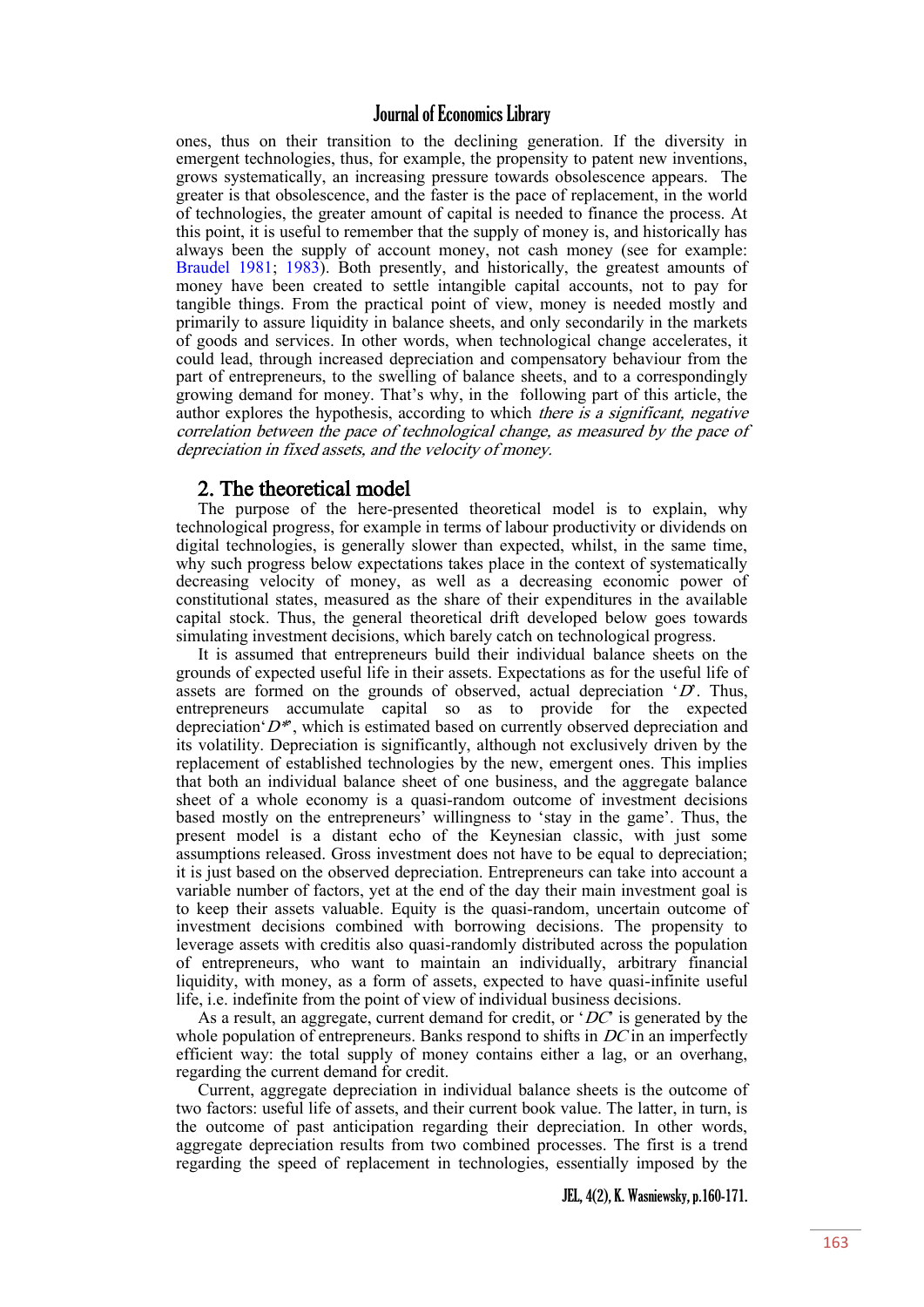pace of science. The second is the quasi-random outcome of past investment decisions.

Two, superimposing, geometric Brownian motions in, respectively, aggregate depreciation 'D' and aggregate supply of money 'M':

$$
dM_t = \mu_1 M_t dt + o_1 M_t W(D)
$$
  

$$
dD_t = \mu_2 D_t dt + o_2 A_t W(D)
$$

Where D is depreciation, M stands for the supply of money, W(D) is a Wiener process in depreciation, and A symbolizes the book value of assets.

Those two geometric Brownian motions can be summarized in the hypothesis: there is a significant, negative correlation between the pace of technological change, as measured by the pace of depreciation in fixed assets, and the velocity of money.

**3. The empirical check** The purpose of the here-presented empirical check is to set an empirical basis The purpose of the here-presented empirical check is to set an empirical basis for the theoretical model presented in the previous chapter of this article. This encompasses two separate steps. In the first one, at as high a level of aggregation as possible, partial proof should is being produced regarding the occurrence of geometric Brownian motion in, respectively, aggregate depreciation of fixed assets, and aggregate supply of money. In a second step, linear modelling of the link between technological change and velocity of money is undertaken. The relative impact of technological change on the velocity of money is estimated, together with contextual, explanatory variables.

#### 3.1. The dataset

The dataset used for empirical research in this article is essentially Penn Tables 9.0 (see: Feenstra *et al.* 2015), which the author allowed himself to compile with selected data published by the World Bank, mostly regarding the supply of money, as well as the density of population etc. Unless it is specified otherwise, all econometric tests have been conducted on natural logarithms of empirical values from the dataset. For the purposes of the present research, and more specifically for proving, at least partially, the existence of geometric Brownian motion aggregate depreciation and aggregate supply of money, the author has aggregated those variables in the database, on an annual basis. The results of aggregation, and thus the source values for the partial proof of geometric Brownian motion are available, to the best author's knowledge, at his Google Drive, at the following link: [Retrieved from].

#### 3.2. Partial proof of geometric Brownian motion

The existence of geometric Brownian motion can be partially proven by checking the two following conditions:  $ln[x(1)]$  has mean  $ln[x(0)] + \mu t$  and variance  $\partial^2 t$ . Checking the means, for respectively, aggregate depreciation and aggregate supply of money, has been done in reverse order. For each annual aggregate, the value  $\frac{\ln(x_i) - \ln(x_0)}{\lambda}$  has been calculated, as an approximation of the total: drift coefficient  $\mu$ plus volatility component  $\sigma^2 t$ . Please, note that the time series of aggregate depreciation in Penn Tables 9.0 start in 1950, whilst data on the supply of money, as published by the World Bank, starts in 1960. Those two years are the respective ' $x_0$ ' values for both variables. In a next step, the value  $\iint_R f(x_t)$  –  $ln(x_0)/t^2$  has been calculated, as an estimation of the volatility component  $\sigma^2 t$ , and then subtracted from  $\frac{\ln(x_i) - \ln(x_0)}{t}$ , in order to narrow down the analysis to the aggregate drift.

As a result, regarding aggregate depreciation, a progressively decreasing volatility component has been identified, ranging from 0,0294 in 1950 to 0,0008 in 2014. The cumulative drift observable in aggregate depreciation starts at 0,0294 in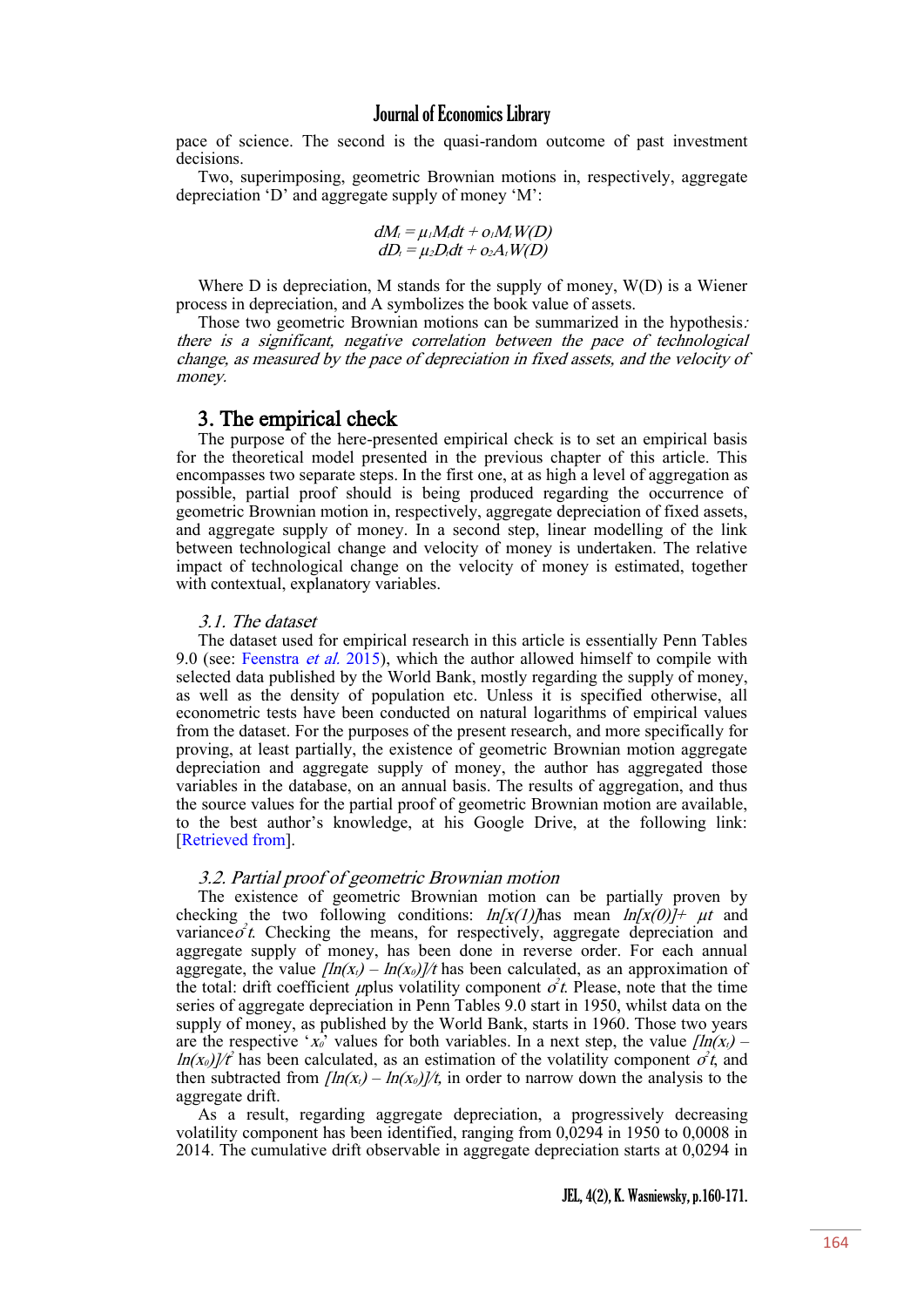1951, and reaches 0,0566 in 2014. As for the supply of money, volatility progressively decreases from  $0,0144$  in 1962, to  $0,0011$  in 2014, with the cumulative drift starting at 0,0274 in 1961, and reaching 3,1912.

This is a partial, and therefore indirect proof regarding the existence of geometric Brownian motion in the two aggregate variables of the theoretical model. Still, some conclusions can be drawn. Whilst geometric Brownian motion seems to be there in both cases, it also seems to have different characteristics. Changes in aggregate depreciation display relatively slow a drift and very little volatility, whilst the aggregate supply of money is more volatile, and presents a much stronger drift over time.

#### 3.3. Linear modelling - the general case

The general case has been constructed as an attempt to grasp the functional link between the velocity of money and technological change. The velocity of money is calculated as the reciprocal of the variable supplied by the World Bank, namely of the supply of broad money measured as a percentage share of the Gross Domestic Product. As the corresponding variable of the World Bank is simply 'M/Q', its reciprocal, namely  $\hat{Q}/M'$  is the exact equivalent of velocity of money. Technological change is represented with just one variable, namely aggregate depreciation per million inhabitants, or, in other words, the intensity of obsolescence in established technologies, measured on a double base made of the capital stock and population.Aggregate depreciation was measured on the capital base corrected for changes in the national purchasing power parities, or, in other words, as a fraction of the value recorded in Penn Tables 9.0 as 'ck'. On the grounds of considerations presented in the preceding subchapter, this capital measure seems less prone to observation bias. This variable is being placed in a broad context, which is being sketched starting with the assumption that the velocity of money has a residual component, constant regarding all the variables included in the model.

Besides the residual velocity of money, the current exchange rate has been introduced into the general case, in a double role. Firstly, in an open economy, the exchange rate is largely exogenous to technological change, and to the functioning of the national banking system. Secondly, it potentially can have a significant impact on the velocity of money. After that, the scale factor, namely theoutput of the national economy (output-side GDP, 'rgdpo' in Penn Tables 9.0), has been added to the model. As aggregate depreciation is one of the hypothetically chief explanatory factors in the model, and it is being calculated on the base of capital stock, price level in investment, has been introduced into the model, in order to represent the loop between two sides of the economy - real and financial – as it comes to the allocation of capital.

Finally, three structural characteristics of national economies have been introduced in the model: density of population, share of government expenditures in the capital stock, and the share of investment in the GDP. Density of population has been dropped into the model for two reasons. In the first place, the author believes that the density of population is a fundamental characteristic of any social structure, still largely neglected in economic research. Besides, the factor of population is the base for calculating important variables in the model, beginning with the chief measure of pace in technological change, namely aggregate depreciation per one million people. Therefore, purely arithmetical endogeneities are being introduced into the model via kitchen door. Including the density of population as a separate variable is an attempt at clarifying, to the extent of possible, the relative explanatory power of those specific endogeneities.The share of government expenditures in the capital stock has been included in the model because of the previously mentioned stylized fact: this share tends to decrease just as the velocity of money decreases, in the global economy. The relative impact of this structural factor can be interpreted as the possible substitution between fiscal stimulation, and the growth of financial markets. As for the share of investment in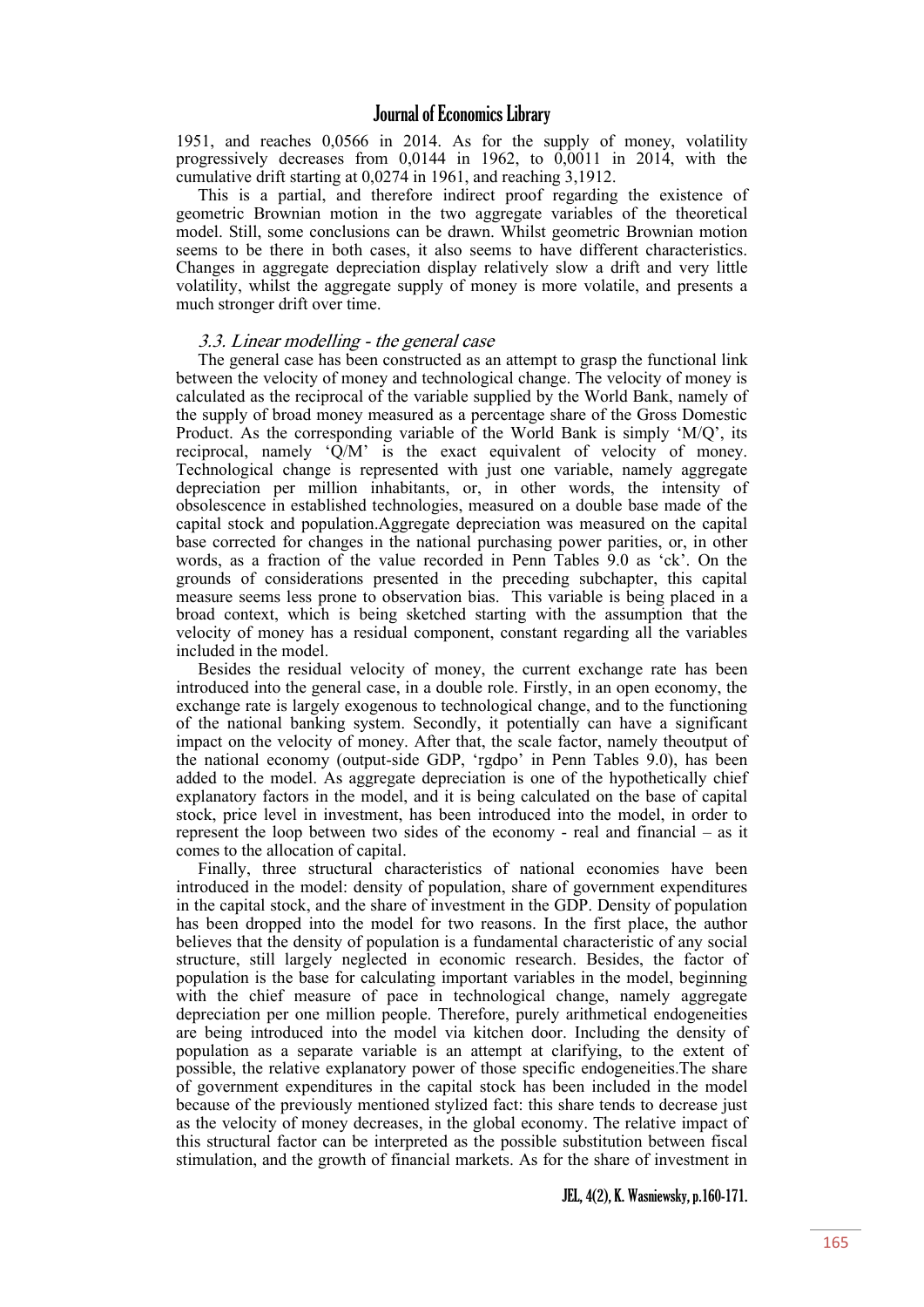the GDP, it seems logical to include it into the model, regarding both the measure of technological change (aggregate depreciation per million inhabitants), and the inclusion of price level in investment.

All the economic aggregates expressed in currency units are accounted for in constant 2011 US\$. With all the assumptions made above, the general case has been tested as an econometric model based on natural logarithms of the variables involved. Using natural logarithms had two essential functions. Firstly, it allowed providing for the differences in measurement scales, as well as very largely providing for non-stationarity. Secondly, as the natural logarithm is a power, it can be interpreted as incremental change in the Euler's constant. Thus, it is somehow halfway between actually observed values and their first differences, and, by the same means, it allows introducing a reasonable component of marginal change in the model. Tested on natural logarithms, in a total sample of  $n = 4,263$  countryyear observations, with the Ordinary Least Squares Method (software: Wizard for Mac OS), the model yielded an accuracy of  $R^2 = 0.515$ . A text-like presentation of coefficients is being introduced below, and a formal table of coefficients is presented in the statistical appendix, at the end of this article. All the coefficients yielded, at the t Student test, a significance level  $p < 0.001$ , thus significance levels are not being given separately.

Coefficients in the empirically tested general model are the following:

ln(Velocity of money) = - 0,069\*ln(GDP; scale factor)- 0,202\*ln(Aggregate depreciation per million pop) - 0,179\*ln(Gov share in the capital stock) –  $0,108*$ ln(Density pop) -  $0,21*$ ln(Investment share in the GDP) -  $0,217*$  ln(Price level in Investment)-  $0.007*$ ln(Exchange Rate) + constant ln = 2,444

In that general case, all the explanatory variables decrease the velocity of money, and therefore stimulate the supply of credit per unit of real output. Still, the velocity of money has a residual constant strong enough to counterbalance the impact of factors included in the model. The hypothetically exogenous exchange rate has surprisingly little to say in the general case, just as the scale factor represented by aggregate GDP. That allows supposing relatively high robustness in the model. Aggregate depreciation per million inhabitants, together with the share of government expenditures in the capital stock, have similar strength and sign in this general case, which seems to confirm author's educated guessing about mutual substitution between fiscal stimulation, and the supply of money. Summing up, for the moment, general empirical check confirms the working hypothesis that there is a significant, negative correlation between the pace of technological change, and the velocity of money. The next step consists in studying variations from the general case, and the possible factors of disturbance.

#### 3.4. Variations from the general case and factors of disturbance

Variations from the general case are alternative models of the same functional link between the velocity of money and technological change, enriched with additional assumptions. They are four special cases: absence of residual velocity of money, stationary economy, closed economy, and finally technological change broken down into three factors (instead of one: depreciation), namely depreciation, patentable invention and energy intensity.

Absence of residual velocity in the circulation of money is a hypothetical case, which could mean either a completely passive banking system, which do not assure any residual supply of credit to the economy, or a banking system completely out of control. In practical terms, this is either credit crunch, or the swelling of a financial bubble.In the same time, taking the residual velocity of money out of the equation allows testing the robustness of the general case, regarding the possible influence of exogenous factors non-accounted for. With the same number of  $n = 4$ 263 country-year observations, the so transformed model yields an accuracy of  $R^2$  $= 0.784$ . As in the general case, natural logarithms of all the explanatory variables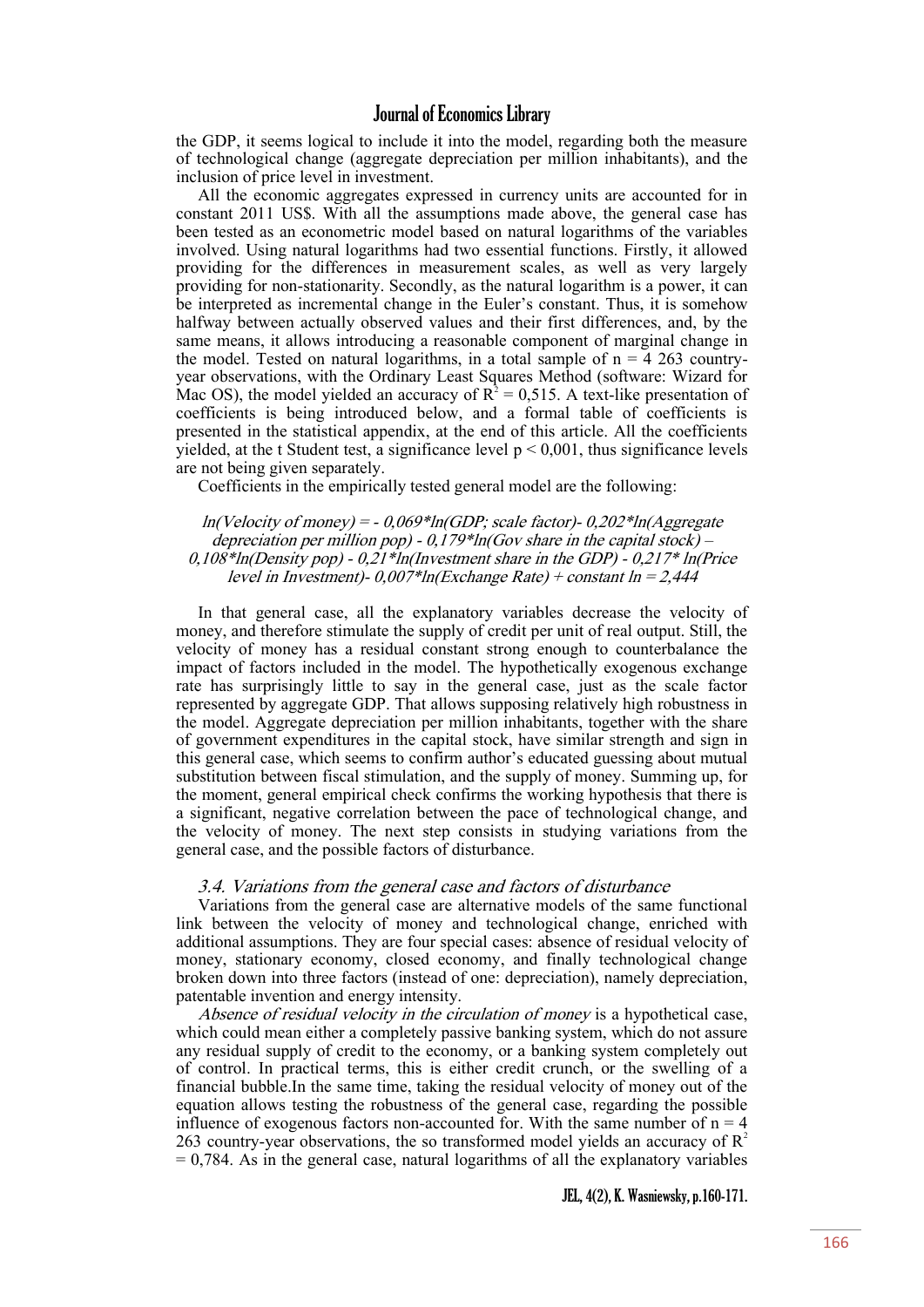display a significance in correlation with the velocity of money at the level  $p <$ 0,001. One makes exception, namely the exchange rate. The coefficients are textually given below, and the detailed table is to find in the statistical appendix.

ln(Velocity of money) = - 0,024\*ln(GDP; scale factor) - 0,087\*ln(Aggregate depreciation per million pop) -  $0.232*$ ln(Gov share in the capital stock) –  $0.077*$ ln(Density pop) -  $0.659*$ ln(Investment share in the GDP) -  $0.383*$ ln(Price level in Investment) -  $0.005*$ ln(Exchange Rate) [ $p = 0.001$ ]

This special case indicates that, first of all, even in the absence of any residual velocity of money, the repertoire of factors included in the general case explain up to 78,4% of variance observable in said velocity. Some factors have been obviously left out. In this special case, technological change strictly spoken, measured with aggregate depreciation per one million people, loses much of its impact, to the benefit of interaction with fiscal policy, and, most of all, that of general investment outlays. That, can have a plausible explanation in the theoretical lines of the present research: in the presence of serious disturbance in the banking system, expectations as for the strictly spoken outcomes of technological change just stop mattering, to the benefit of more short-term decisions.

Stationary economy, with constant GDP, and thus with no scale factor in the equation, is a hypothetical case that the author believes to be quite well fitting short-term, individual business decisions, when economic growth is de facto unobservable.The assumption of stationary economy does not change much to the overall accuracy of the model, which yields  $R^2 = 0.494$ , with the following parameters in the equation, all significant at  $p < 0.001$ :

 $ln(Velocity of money) = 0.239*ln(Aggregate depreciation per million pop) -$ 0,163\*ln(Gov share in the capital stock) - 0,124\*ln(Density pop) -  $0.21*$ ln(Investment share in the GDP) -  $0.225*$ ln(Price level in Investment) –  $0,006*$ ln(Exchange Rate) + constant  $ln = 1,985$ 

In a stationary economy, thus in the absence of observable economic growth, the accuracy of the general model remains pretty high, just as the general drift in the coefficients of regression. One change is substantial: aggregate depreciation per 1 million people becomes the single most important explanatory variable, as if in a stationary case expectations regarding the obsolescence of established technologies were becoming much more important for stimulating the supply of credit.

The special case of closed financial market can be simulated with the exchange rate taken out of the equation and assumed constant. The accuracy of the model remains very close to the general case, with  $R^2 = 0.512$ , and all the coefficients of regression significant at  $p < 0.001$ , yielding the following equation:

 $ln(Velocity of money) = -0.068*ln(GDP; scale factor) - 0.198*ln(Aggregate)$ depreciation per million pop) -  $0.172*$ ln(Gov share in the capital stock) –  $0.112*$ ln(Density pop) -  $0.21*$ ln(Investment share in the GDP) -  $0.227*$  ln(Price level in Investment) + constant  $ln = 2.42$ 

As it is easy to observe, holding the exchange rate constant almost didn't affect the parameters of the equation. The relative volatility of currencies, and thus the basic volatility in national financial markets, seems to be simply irrelevant regarding the general case.

In the general case, technological change is unidimensional, observed solely through aggregate depreciation per one million people. More complex a picture can be studied, by including two components: invention of new technologies, and changes in energy intensity. Obsolescence of established technologies is largely driven by the coming of new ones, which can be estimated with the indicator of resident patent applications per one million people. Technological changes are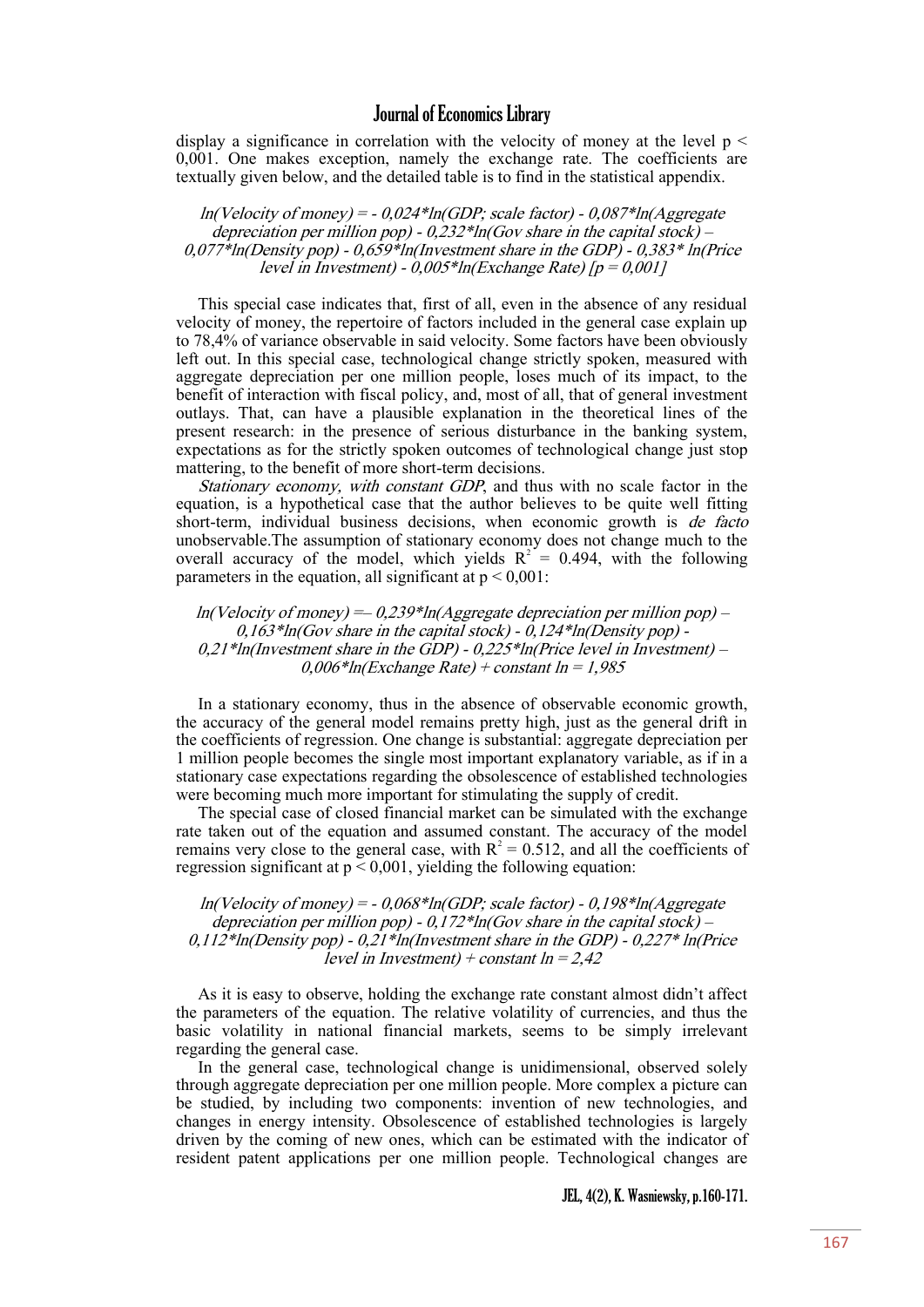presently connected in quite an intimate way to energy management, saving, and to the shift towards renewable energies. Thus, the inclusion of energy intensity, through the variable provided by the World Bank under the label 'Energy use per capita in kg of oil equivalent' is likely to bring some additional information to the general case. Thus, the last special case presented here is the general one enriched with the indicators of: resident patent applications per million people, and energy use per capita. Those additional variables have been added by the author to Penn Tables 9.0, yet their inclusion has driven the size of sample down to  $n = 2$  107 valid country-year observations. Of course, endogeneity is expected between the three measures of technological change (i.e. depreciation, patent applications and energy use), and still it is interesting to observe their cumulative impact. With half the sample size of remaining cases, this one sticks to pretty much the same accuracy, with  $R^2 = 0.445$ , which is comforting regarding robustness in the general logic of the present article. All the coefficients presented below are significant at p  $< 0.001$ , with two exceptions: energy intensity, significant exactly at  $p = 0.001$ , and the indicator of patent applications, significant at  $p = 0.542$ , thus practically random in its impact. The equation develops as follows:

 $ln(Velocity of money) = -0.08*ln(GDP; scale factor) - 0.219*ln(Aggregate)$ depreciation per million pop) - 0.155\*ln(Gov share in the capital stock) + 0,005\*(PatApp per million pop)+ 0,076\*ln(Energy use per capita) – 0,086\*ln(Density pop) - 0,408\*ln(Investment share in the GDP) - 0,266\* ln(Price level in Investment) + constant  $ln = 1,739$ 

The breaking down of technological change into more component variables did not bring much to the explanatory power of the general model. Whether it is because of endogeneities, or for other reasons, remains to be explained. Still, the indicators of patentable invention and energy intensity look rather like disturbance factors to the general case.

4. Conclusion This article develops a line of research, where the way that financial markets work is closely correlated with the pace of technological change, and, more specifically, with the pace of obsolescence in the established technologies. The research has been inspired by the observable concurrence of three big trends in the global economy - decreasing velocity of money, increasing burden of aggregate depreciation on national income, and decreasing average share of government expenditures in the national capital stock – accompanied by the immensely interesting wave of experimentation with the so-called cryptocurrencies.

Empirical research developed in this article generally confirms the initially formulated hypothesis that there is a significant, negative correlation between the supply of money, and the pace of technological change. This correlation pertains to the classical assumption that financial markets are a social mechanism that facilitates the allocation of capital. The here-presented empirical research partly contradicts the view that financial markets have been developing without connection with real life, and have been an autonomous source of economic crises. On the contrary, the author feels entitled to claim that cases of financial instability, like speculative bubbles, can be seen as instances of imperfect adaptation in an otherwise quite rational process, namely that of looking for a good match between technological change, and the mechanisms of financing that change. The imperfectness of that adaptation can be hinted through the formal analysis in terms of geometric Brownian motion, regarding the supply of money and aggregate depreciation. The former is systematically more prone to both volatility and drifting than the latter.

The functioning of financial markers implies two sides: demand and supply. This article focuses mostly on the former, i.e. it attempts at explaining, how can the real sector of the economy generate a growing, and still rational demand for money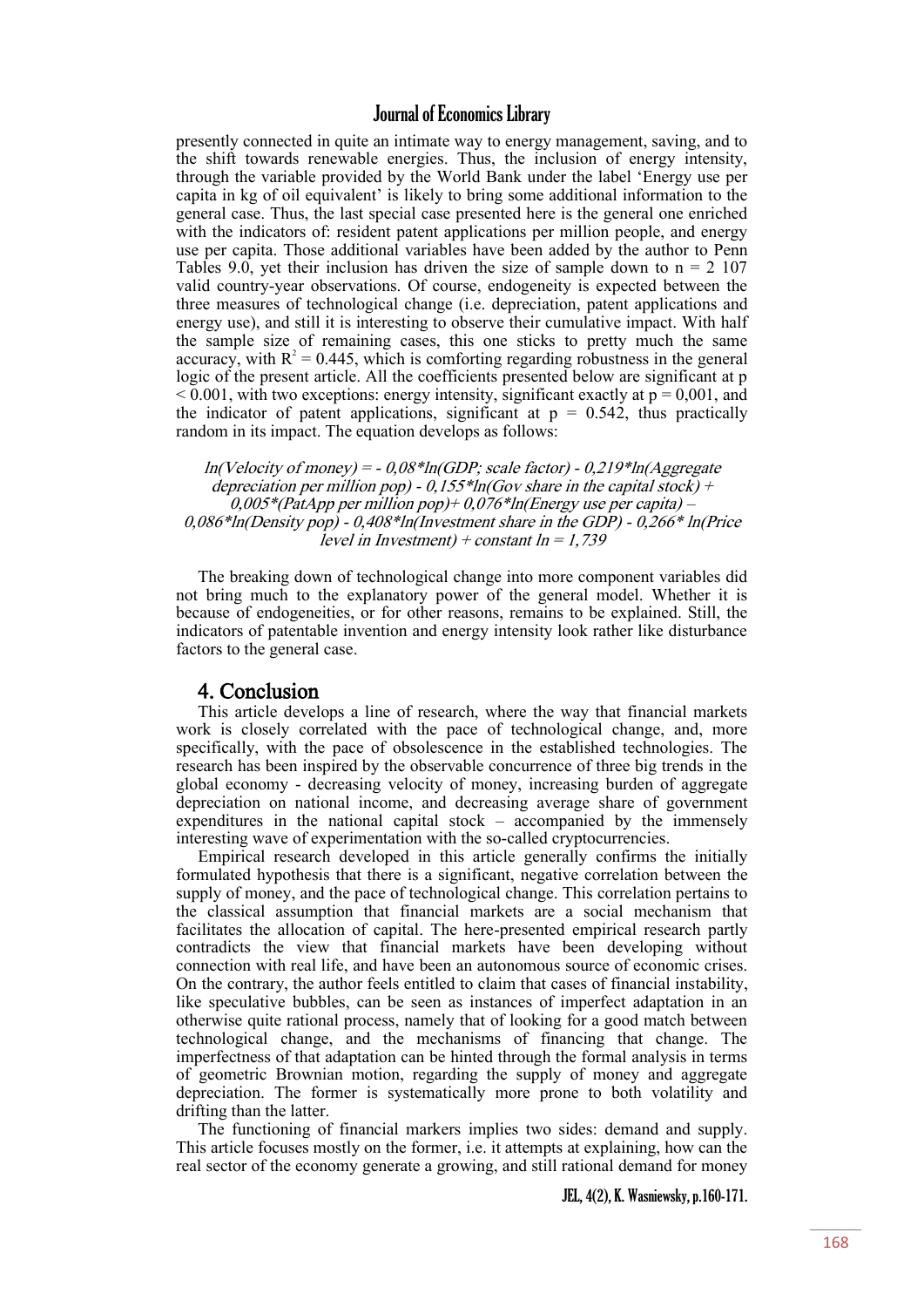per unit of real output. The path still to explore is the supply response from the part of financial institutions.

The article does not refer directly to neither of the two classical concerns of financial economics, namely interest rates and inflation. The author considers those grounds as very profoundly studied, and wanted to avoid redundancy. Instead, the purpose of the article is to return to the roots of financial markets, and bring a contribution to explaining their link with the real side of the economy. If not the interest rates, then what could be the practical interest of the here-presented research? The author believes that in the presence of decreasing economic power in governments, and decreasing velocity of money, the latter can be purposefully used to stimulate technological change, e.g. faster prevention of climate change or providing for food security. Still, as interest rates are historically low, there is not much room for experimentation in that direction. However, the phenomenon of translating the old business pattern of block-chained transactions into a technology of block-chains opens new prospects. Cryptocurrencies, instead of being treated as pirates in a world of respectable sailors, could be positive examples of the path to follow, namely to create, purposefully, networks of local portfolios endowed with block-chained units of exchangeable value. As far as the topic of climate change is concerned, Meier *et al.* (2015) have convincingly proven that market-based incentives work definitely better that fiscal stimulation, in the transition towards renewable energies. Why couldn't we envisage cities issuing their own, blockchained, virtual currencies pegged on the value of renewable energy produced in those cities? Why couldn't we conceive migrations between cities smoothed and facilitated by the acquisition, or divestment, of those local currencies?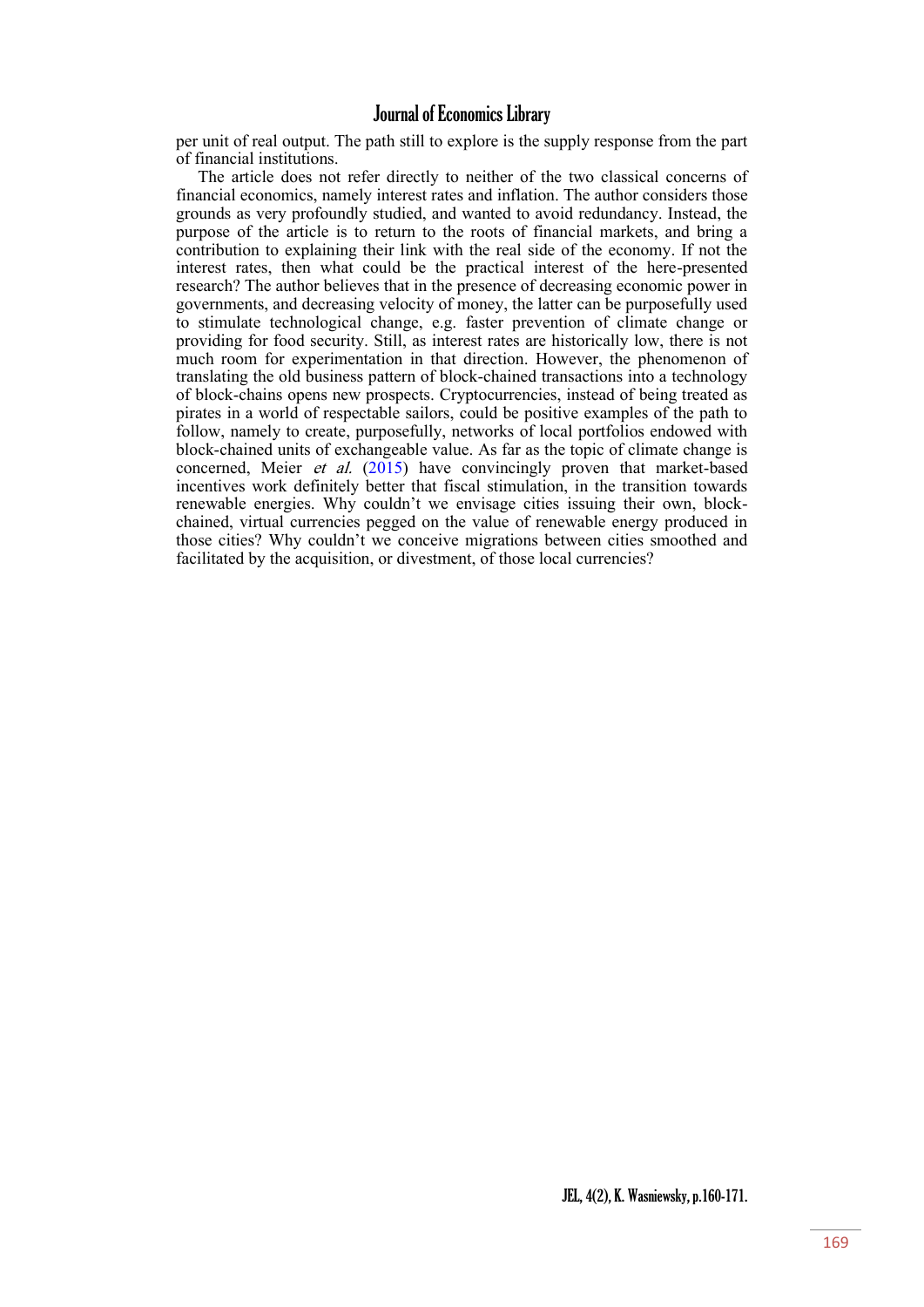## Appendices

| Table 1. Coefficients of the general case |
|-------------------------------------------|
|-------------------------------------------|

| Table 1. Coefficients of the general case                  |             |            |             |         |
|------------------------------------------------------------|-------------|------------|-------------|---------|
| variable                                                   | coefficient | std. error | t-statistic | p-value |
| ln(GDP; scale factor)                                      | $-0.069$    | 0.006      | $-11.241$   | 0.000   |
| In (Aggregate depreciation per 1 million people)           | $-0.202$    | 0.011      | $-19.002$   | 0.000   |
| $ln(Density of population (people per sq km))$             | $-0,108$    | 0,005      | $-22,706$   | 0.000   |
| ln(Share of investment in GDP)                             | $-0.21$     | 0.024      | $-8,867$    | 0,000   |
| In (Price level in investment)                             | $-0.217$    | 0.014      | $-15,604$   | 0,000   |
| ln(Exchange rate)                                          | $-0.007$    | 0.001      | $-5.608$    | 0,000   |
| In (Share of government expenditures in the capital stock) | $-0.179$    | 0.021      | $-8.712$    | 0.000   |
| constant                                                   | 2.444       | 0.124      | 19.732      | 0.000   |

Table 2. Coefficients of the special case with no residual velocity of money

| <b>Table 2.</b> Cochilentis of the special case with ho residual velocity of money |             |            |             |         |
|------------------------------------------------------------------------------------|-------------|------------|-------------|---------|
| variable                                                                           | coefficient | std. error | t-statistic | p-value |
| ln(GDP; scale factor)                                                              | $-0.024$    | 0.005      | $-4.4$      | 0.000   |
| ln(Aggregate depreciation per 1 million people)                                    | $-0.087$    | 0.007      | $-11.766$   | 0,000   |
| $ln(Density of population (people per sq km))$                                     | $-0.077$    | 0.005      | $-15.026$   | 0.000   |
| ln(Share of investment in GDP)                                                     | $-0.659$    | 0.015      | -44.825     | 0.000   |
| In (Price level in investment)                                                     | $-0.383$    | 0.011      | $-35.906$   | 0.000   |
| ln(Exchange rate)                                                                  | $-0.005$    | 0.001      | $-3.225$    | 0.001   |
| ln(Share of government expenditures in the capital stock)                          | $-0.232$    | 0.023      | $-10.206$   | 0.000   |

Table 3. Coefficients of the special case with stationary economy

| variable                                                  | coefficient | std. error | t-statistic | p-value |
|-----------------------------------------------------------|-------------|------------|-------------|---------|
| ln(Aggregate depreciation per 1 million people)           | $-0.239$    | 0.012      | $-19.351$   | 0.000   |
| $ln(Density of population (people per sq km))$            | $-0.124$    | 0.005      | $-24.225$   | 0.000   |
| ln(Share of investment in GDP)                            | $-0.21$     | 0.024      | $-8.657$    | 0.000   |
| ln(Price level in investment)                             | $-0.225$    | 0.014      | $-16,165$   | 0.000   |
| $ln(Exchange\ rate)$                                      | $-0.006$    | 0.001      | $-4.866$    | 0.000   |
| ln(Share of government expenditures in the capital stock) | $-0,163$    | 0.02       | $-8.231$    | 0.000   |
| constant                                                  | 1.985       | 0.107      | 18,549      | 0.000   |

Table 4. Coefficients of the special case with constant exchange rate

| variable                                                  | coefficient | std. error | t-statistic | p-value |
|-----------------------------------------------------------|-------------|------------|-------------|---------|
| ln(GDP; scale factor)                                     | $-0.068$    | 0.006      | $-11.115$   | 0.000   |
| ln(Aggregate depreciation per 1 million people)           | $-0.198$    | 0.01       | $-18.971$   | 0,000   |
| $ln(Density of population (people per sq km))$            | $-0.112$    | 0.005      | $-23.517$   | 0,000   |
| ln(Share of investment in GDP)                            | $-0.21$     | 0.024      | $-8.909$    | 0.000   |
| In (Price level in investment)                            | $-0.227$    | 0.013      | $-17,062$   | 0.000   |
| ln(Share of government expenditures in the capital stock) | $-0.172$    | 0.02       | $-8.522$    | 0,000   |
| constant                                                  | 2.42        | 0.123      | 19.68       | 0,000   |

Table 5. Coefficients of the special case with complex technological change

| variable                                                   | coefficient | std. error | t-statistic | p-value |
|------------------------------------------------------------|-------------|------------|-------------|---------|
| ln(GDP; scale factor)                                      | $-0.076$    | 0.008      | -9.649      | 0.000   |
| ln(Aggregate depreciation per 1 million people)            | $-0.207$    | 0.026      | $-7.966$    | 0.000   |
| ln(Resident patent applications per 1 million pop)         | $-0,002$    | 0.008      | $-0.24$     | 0.810   |
| ln(Energy use (kg of oil equivalent per capita))           | 0.071       | 0.023      | 3.029       | 0,002   |
| $ln(Density of population (people per sq km))$             | $-0.079$    | 0.006      | $-12.426$   | 0,000   |
| ln(Share of investment in GDP)                             | $-0.392$    | 0.043      | $-9.059$    | 0.000   |
| In (Price level in investment)                             | $-0.257$    | 0.021      | $-12.06$    | 0,000   |
| ln(Exchange rate)                                          | $-0.016$    | 0.002      | $-6.564$    | 0,000   |
| In (Share of government expenditures in the capital stock) | $-0.143$    | 0.03       | -4.706      | 0,000   |
| constant                                                   | 1.714       | 0.196      | 8.741       | 0.000   |